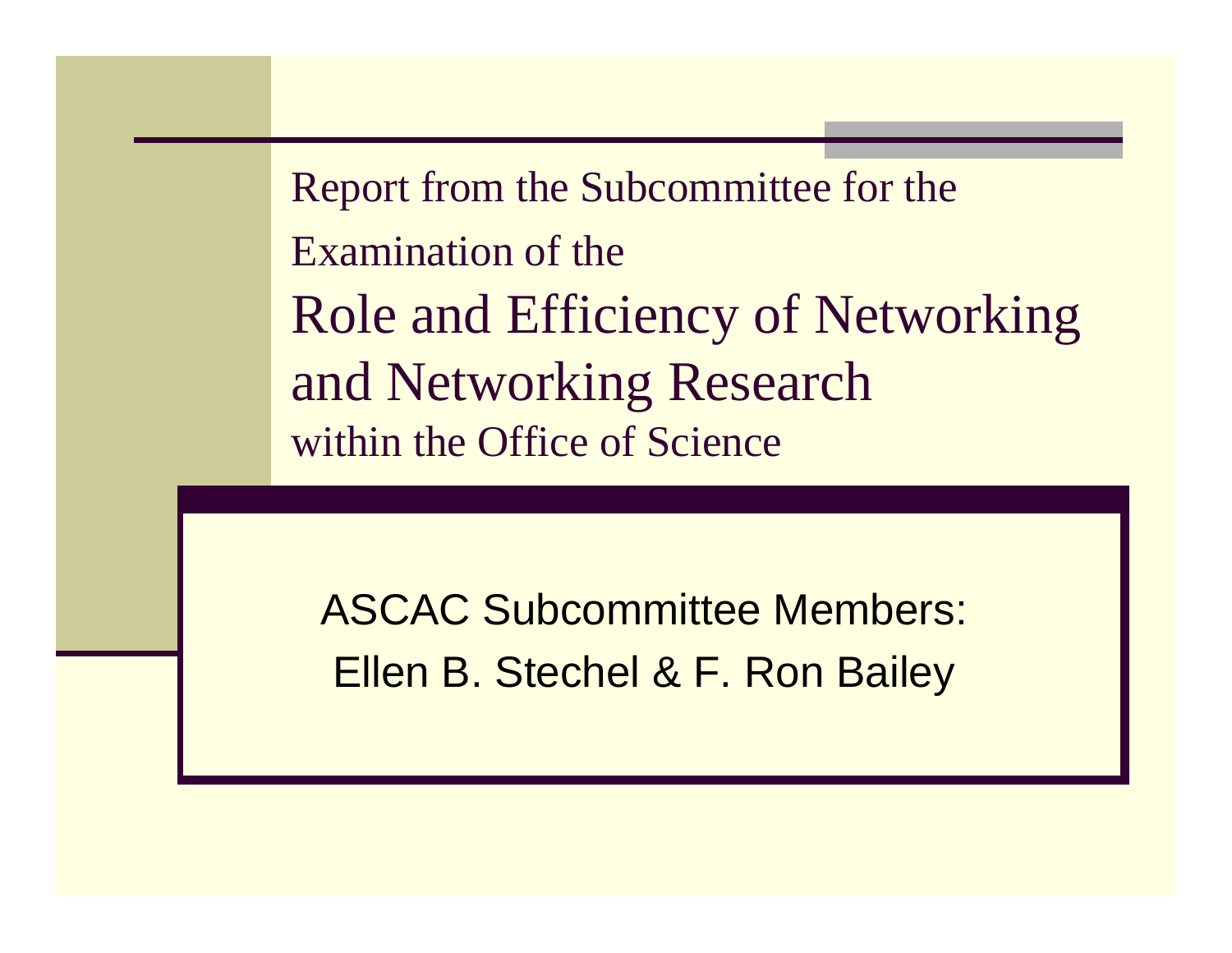#### The Charge:

■ ASCAC has been asked to convene a subpanel. The sub-panel should:

> *"weigh & review the organization, performance, expansion, and effectiveness of the current operations of ESnet. .. consider the proposed evolution of ESnet, its appropriateness and comprehensiveness in addressing the data communication needs .. that will enable scientists enable scientists nationwide to extend the frontiers of science nationwide to extend the frontiers of science. .. make suggestions and recommendations on the appropriateness and comprehensiveness of the networking research .. with a view towards meeting the long-term networking needs .."*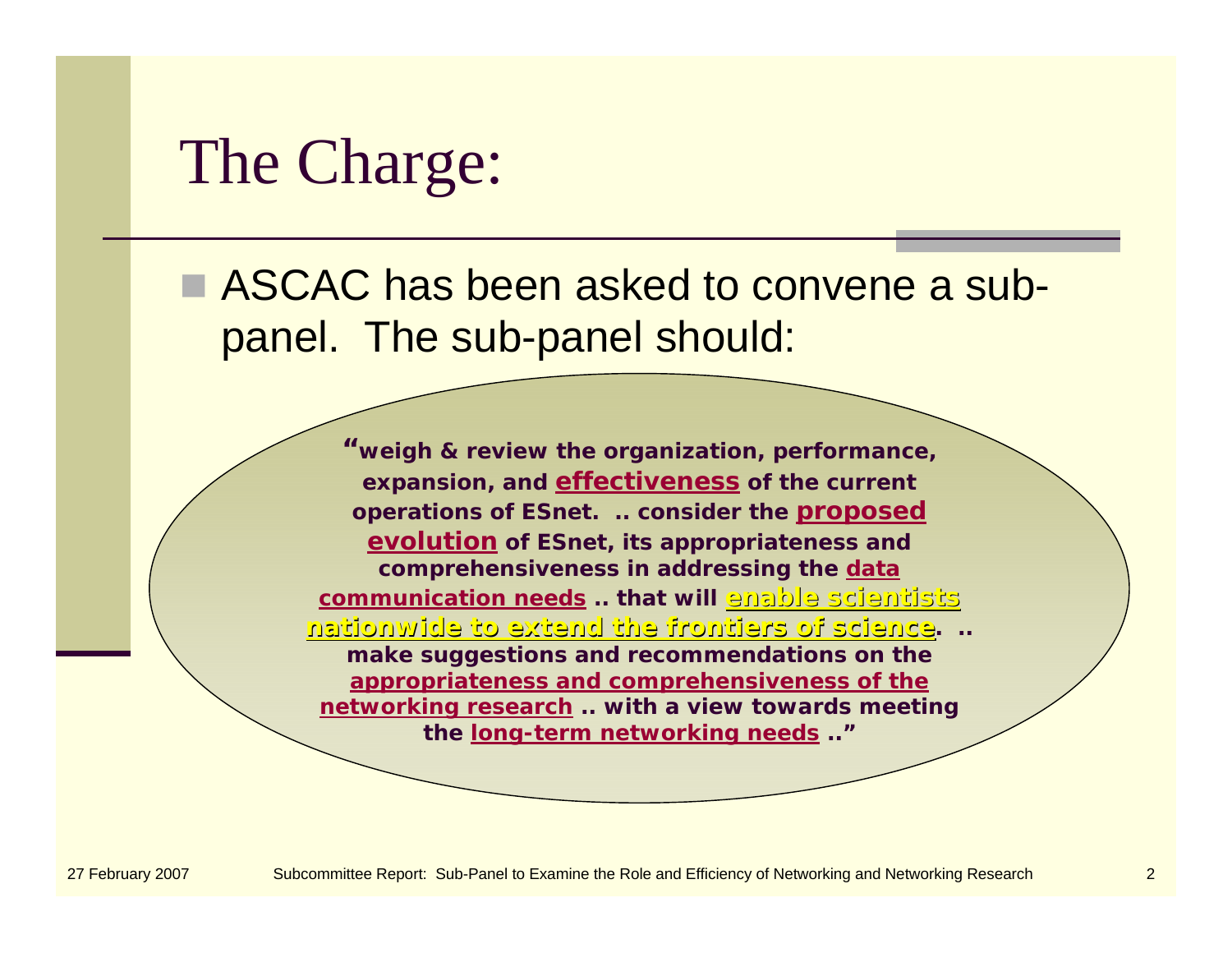# The Distinguished Panel

| <b>Last</b><br><b>Name</b> | <b>First</b><br><b>Name</b> | <b>Affiliation</b>                                    |
|----------------------------|-----------------------------|-------------------------------------------------------|
| <b>Bailey</b>              | Ron                         | <b>ASCAC Member</b>                                   |
| <b>Cheswick</b>            | <b>Bill</b>                 | <b>Lumeta Corporation (on sebbatical)</b>             |
| <b>Corones</b>             | <b>Jim</b>                  | <b>Krell Institute, President</b>                     |
| <b>Foster</b>              | lan                         | ANL & U. of Chicago                                   |
| <b>Huntoon</b>             | Wendy                       | <b>Pittsburgh Supercomputing Center (PSC)</b>         |
| <b>Newman</b>              | <b>Harvey</b>               | California Institute of Technology (Caltech)          |
| Rahn                       | Larry                       | <b>SNL &amp; DOE-BES-Chemical Sciences</b>            |
| Sobieski                   | <b>Jerry</b>                | Mid Atlantic Crossroads (MAX), Dir of Res Initiatives |
| <b>Stechel</b>             | <b>Ellen</b>                | <b>Chair &amp; ASCAC Member</b>                       |
| <b>Williams</b>            | Dean                        | <b>LLNL</b>                                           |
| Wing                       | <b>Bill</b>                 | <b>Co-Chair &amp; ORNL</b>                            |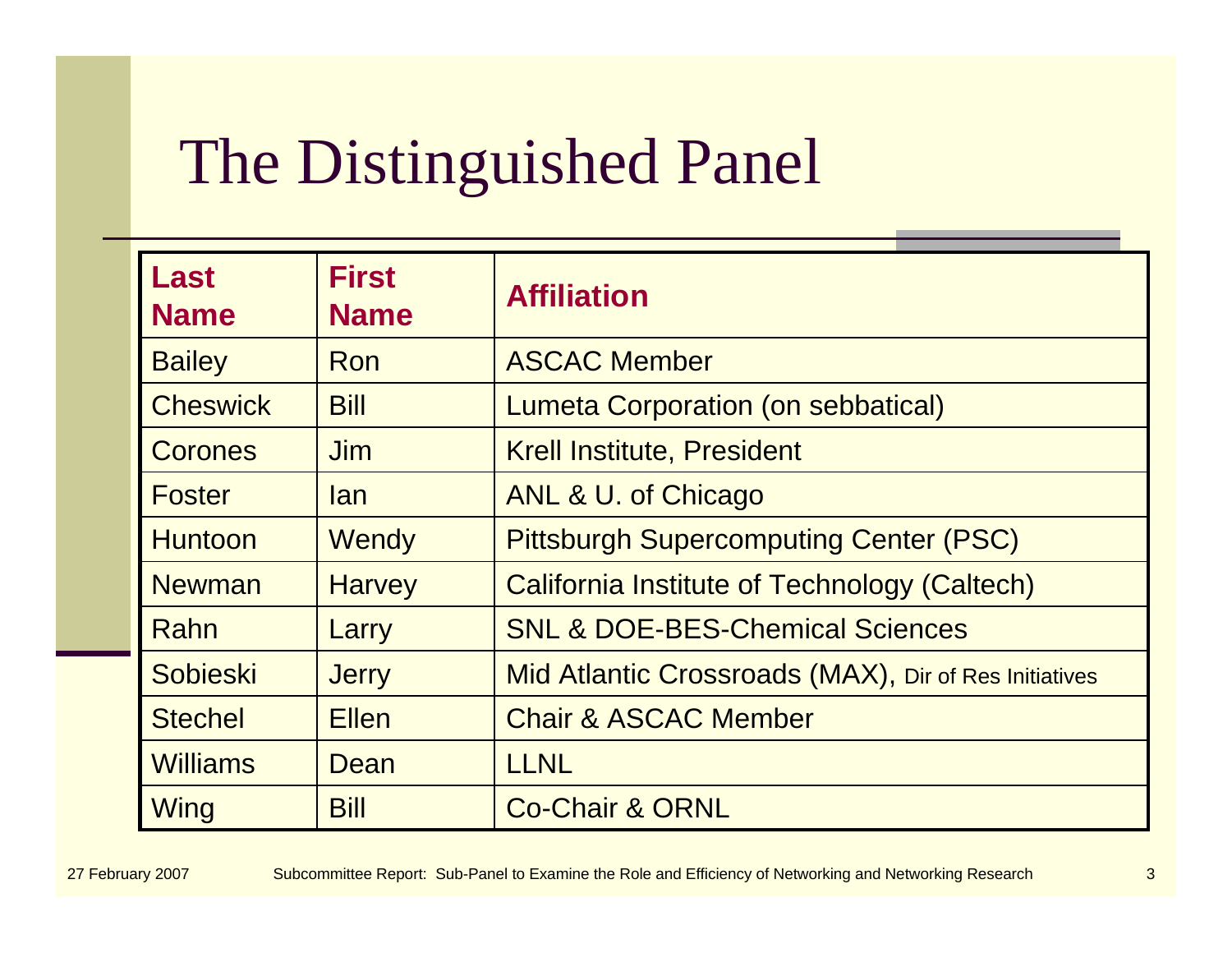## Interpreting the Charge

#### **Cornerstone and Framing:**

- **"that will enable scientists nationwide to extend the frontiers of science."**
- Other Key Phrases
	- With respect to ESnet
		- *Expansion and Effectiveness of Current Operations*
		- *Proposed Evolution*
	- With respect to Needs
		- *Data Communication Needs*
		- *Long-term Networking Needs*
	- With Respect to Networking Research to meet Long-Term **Needs** 
		- *Appropriateness and comprehensiveness of the networking research*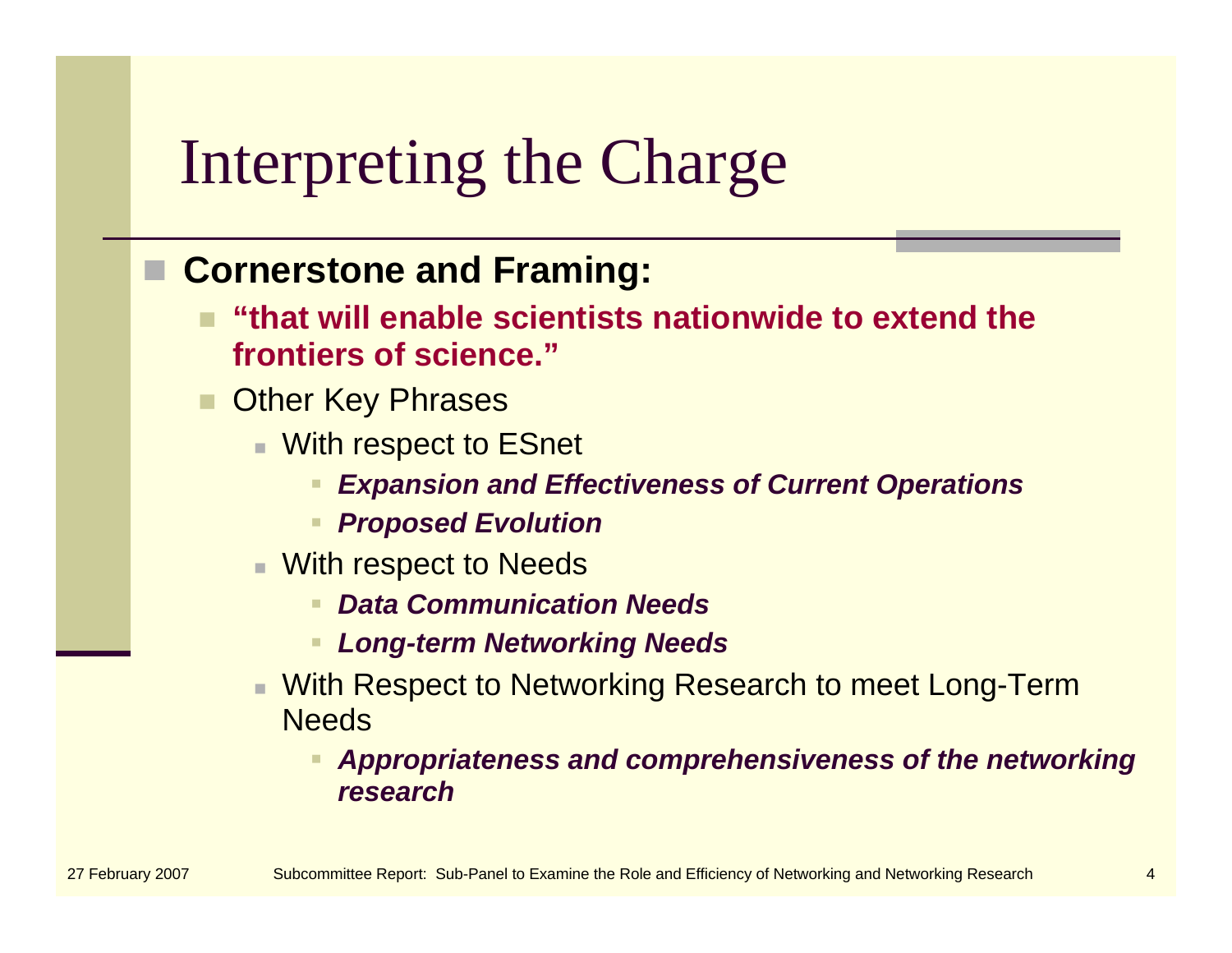#### Interpreting the Charge: Timeframe

#### **Timeframe was not mentioned**

- Assumptions:
	- 5 Years is the technology or event Horizon
	- 10 Years is the predictable facilities Horizon
- Primary Focus on 5-10 Years
	- Some focus out to 20 Years,
	- Some attention to Nearer Term
		- But distinct from what was covered in the Lehman review (more on cost and schedule, less on enabling the science.)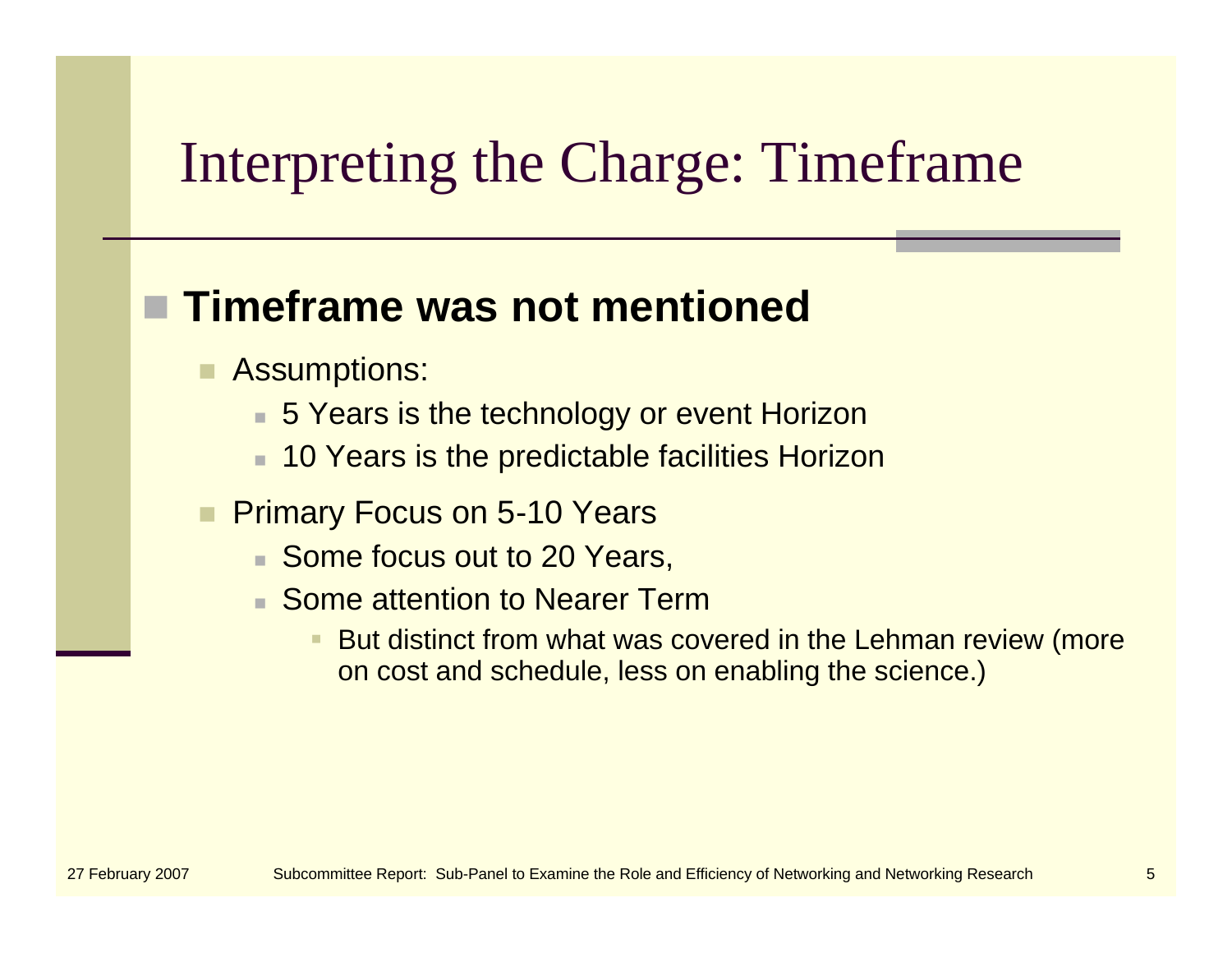#### Open Questions on Interpreting the Charge

- **Clarification** of the initial sentence
	- *"Weight and review the organization, performance, expansion, and effectiveness of the current operations of ESnet."*
		- In light of the Lehman Review: Technical, Cost, Schedule, and Management Review, Feb 2006
			- ٠ The committee found that ESnet is effectively managed and responsive to its customers and DOE program management.
- **Clarification** on the timeframe
	- Working Assumption: focus mostly on 5-10 years and preserving flexibility
		- Not cutting-off unforeseen future technology options
- **Clarification** on:
	- What are the principle drivers that led to the Charge?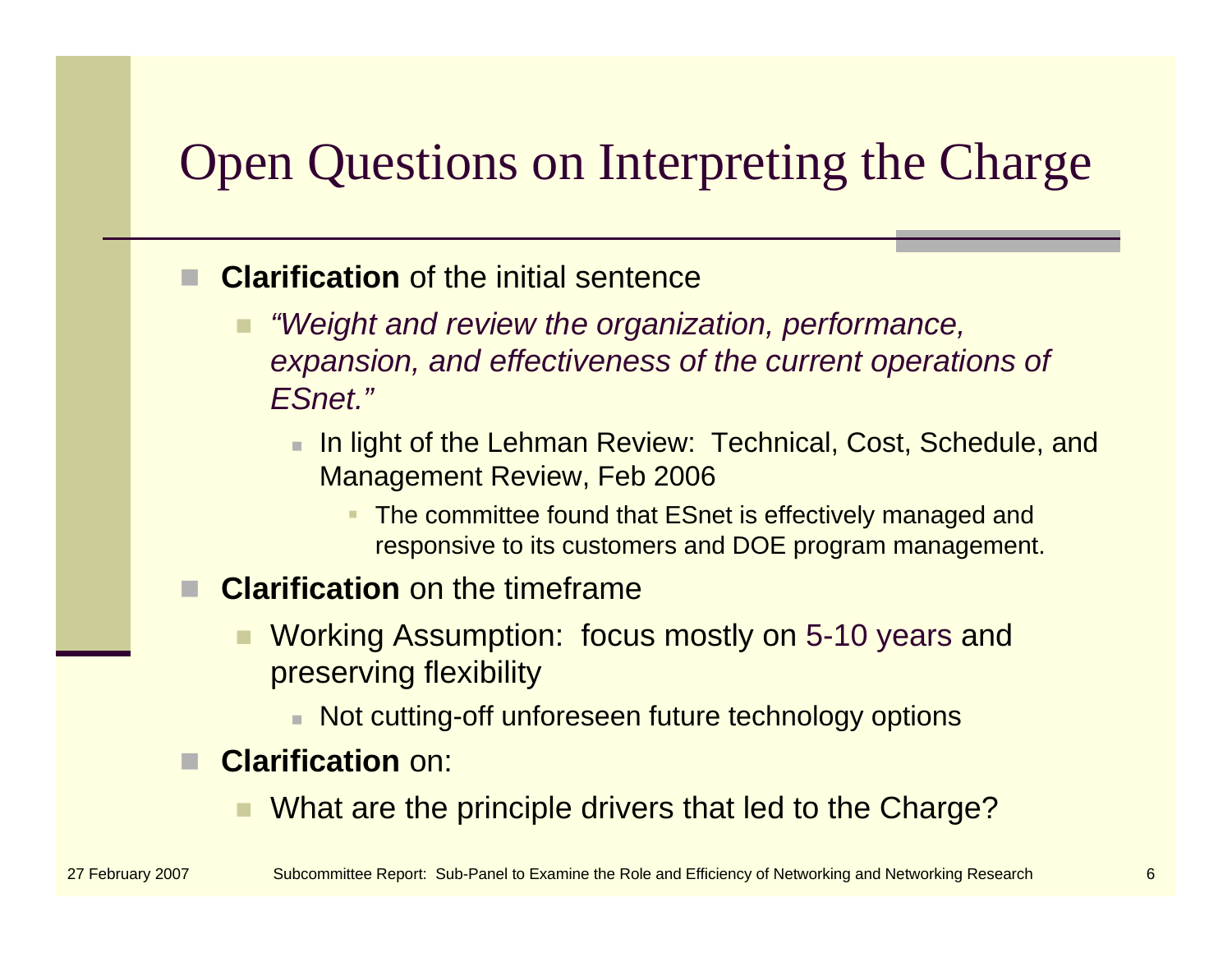## Some Desired Outcomes

#### **Useful guidance**

- Within the context of furthering science,
- ٠ For the next 10 years of:
	- **Networking Research**
	- The Evolution of the Network
	- Strategic Relationships
- □ Succinct description of **priority networking needs**
	- Tied directly to science goals
- П A vivid picture of **how the network might be utilized** 10 years from now
	- A strategic vision of a new generation of enabling networks & global-scale distributed systems

#### $\Box$ **Findings** on:

- $\mathcal{L}_{\mathcal{A}}$  Forces and Trends shaping and changing the way science will be practiced in the future
	- E.g., multi-disciplinary, cross-organizational, high-performance teaming
- ٠ The Network as an enabling technology
	- **The value of the network to science**
	- New applications for information distribution, sharing, and collaboration
- $\blacksquare$  Networking as a key component of a system that enables the advancement of science
	- **Balance of role of the network relative to system**
- ٠ Leveraging the private sector – both in technology push and technology pull
- Setting the standard in data and information management
- $\blacksquare$  Technology gaps
- **Security and its relationship to science applications**
- **Contract** End-users and other Stakeholders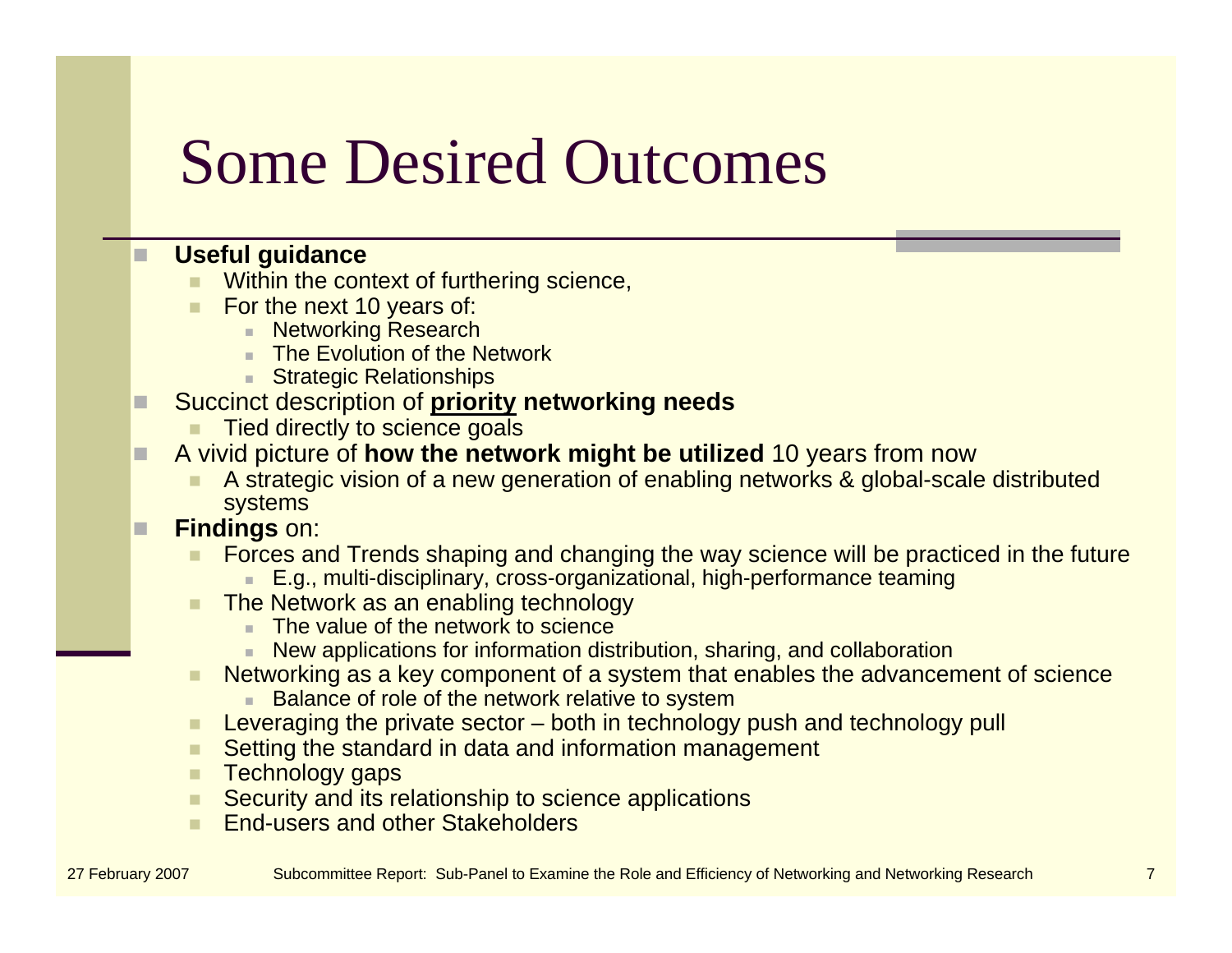# Methodology

- Outline the Report Early for focus
	- To Highlight Information Needs
	- To Drive to the Desired Outcomes
- П Meet Regularly
	- Biweekly Teleconference calls
		- The panel has met twice
	- Regular Web Meetings (TBD)
	- One Day or 1-1/2 Day Meeting (Late Summer)
- ▉ Information Sources
	- "Testimony" and Panel Discussions from a wide range of stakeholders (in addition to the Panel)
		- One "outsider" per Teleconference
		- Two to Three per Web Meeting
		- 10-14 for the Face to Face Meeting
	- Existing Reports and Presentations and "Work Product"
		- Uploaded or Linked to the Panel's Dedicated & Access Controlled Website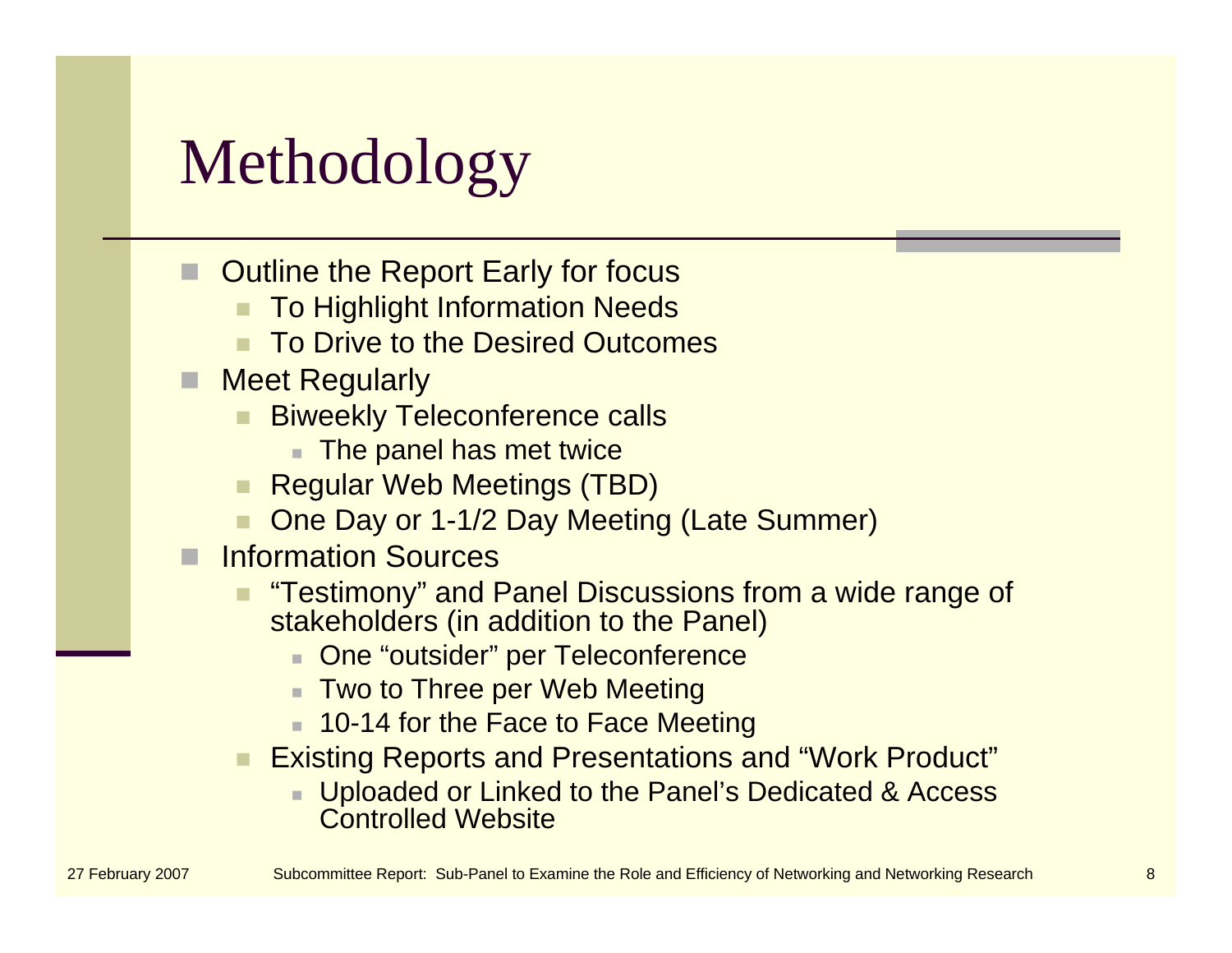### Timeline

- Panel reformulated completed Jan 2006
- Teleconferencing, Web Meeting Capability, and Website established – January 2007
- First Panel Teleconference Fri 9-Feb-2007
- Second Panel Teleconference Fri 23-Feb-2007
- Status Report ASCAC Tues 27-Feb-2007
- Bi-Weekly Meetings continuing on Wed 7-Mar-2007
- **ESnet Visit (TBD, likely April)**
- Status Report ASCAC 14-Aug-2007
- Face to Face Meeting Late Summer
- DRAFT Preliminary Report distributed to ASCAC 23-Oct-2008
- **Preliminary Report ASCAC 6-Nov-2007**